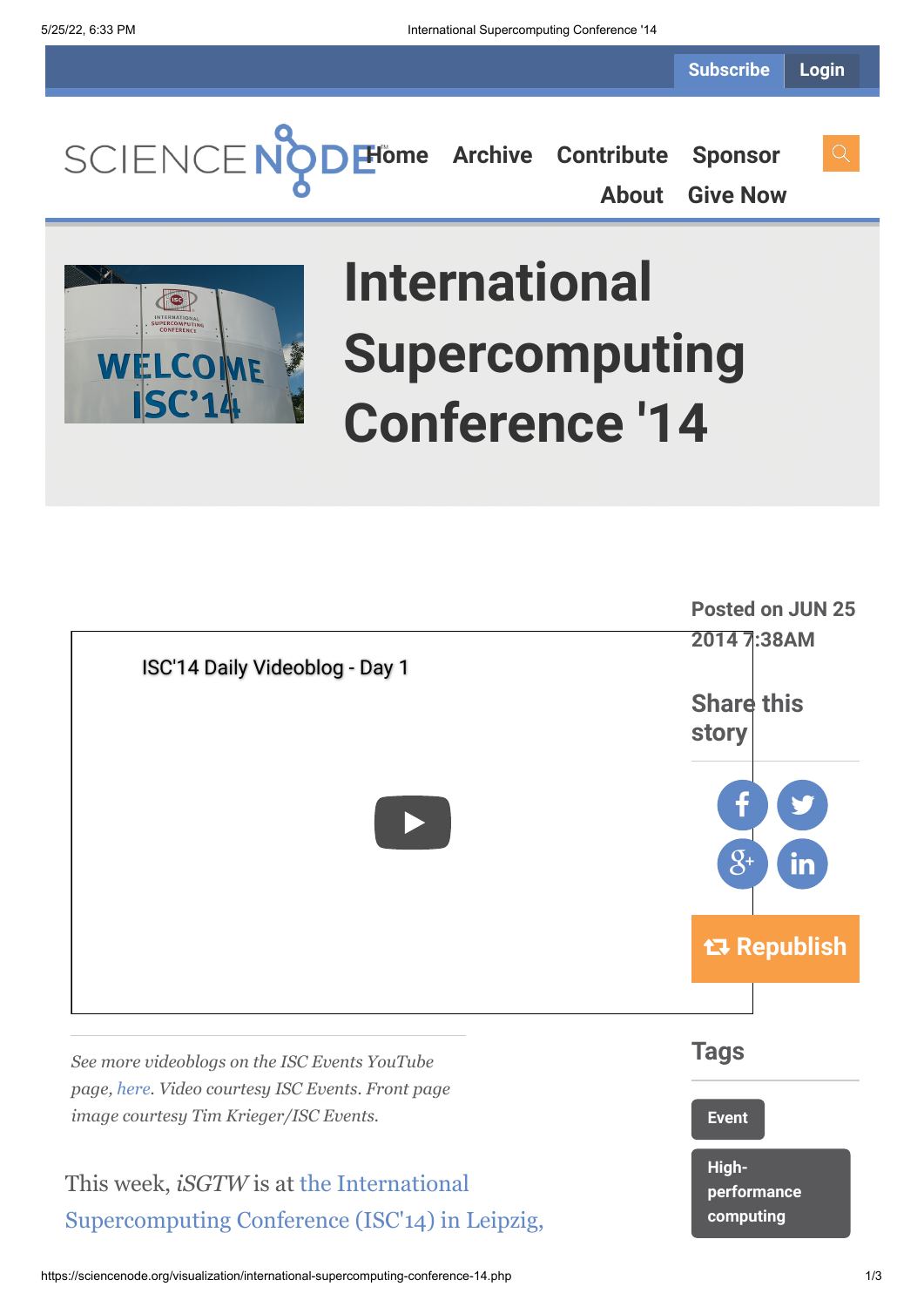[Germany. We have a post about the event over on](http://www.isc-events.com/ct.php?id=72) the GridCast blog, [here](http://gridtalk-project.blogspot.com/2014/06/putting-super-in-supercomputing-at-isc14.html).

You may also be interested in reading our in-depth interviews with some of the top speakers at this year's event:

- '[Brain-inspired computing at ISC '14](http://www.isgtw.org/feature/brain-inspired-computing-isc-14)' Karlheinz Meier, codirector of The Human Brain Project.
- '[The growth of HPC in the life sciences](http://www.isgtw.org/feature/growth-hpc-life-sciences)' Manuel Peitsch, cofounder of the Swiss Institute of Bioinformatics.
- 'Blood flow in the brain, multi-scale modeling, and more life [as an early-career HPC researcher' - Derek Groen, early-career](http://www.isgtw.org/feature/blood-flow-brain-multi-scale-modeling-and-more-life-early-career-hpc-researcher) researcher at University College London.
- '**[Handling big data to understand antimatter at CERN's LHCb](http://www.isgtw.org/feature/handling-big-data-understand-antimatter-cerns-lhcb-experiment) experiment**' - Niko Neufeld, co-designer of the data-acquisition system for LHCb.

Be sure to check *iSGTW* next week for our full roundup of the event. In the meantime, you can follow us on [Twitter](https://twitter.com/search?q=isgtw&src=typd), [Facebook,](https://www.facebook.com/pages/International-Science-Grid-This-Week/141926395796) and [Google+](https://plus.google.com/100076081909774278210/posts) for updates under the hashtag [#ISC14.](https://twitter.com/search?f=realtime&q=%23ISC14&src=hash)

*- Andrew Purcell*



**[Leipzig](https://sciencenode.org/tag/?tag=Leipzig)**

**[HPC](https://sciencenode.org/tag/?tag=HPC)**



**Contribute**